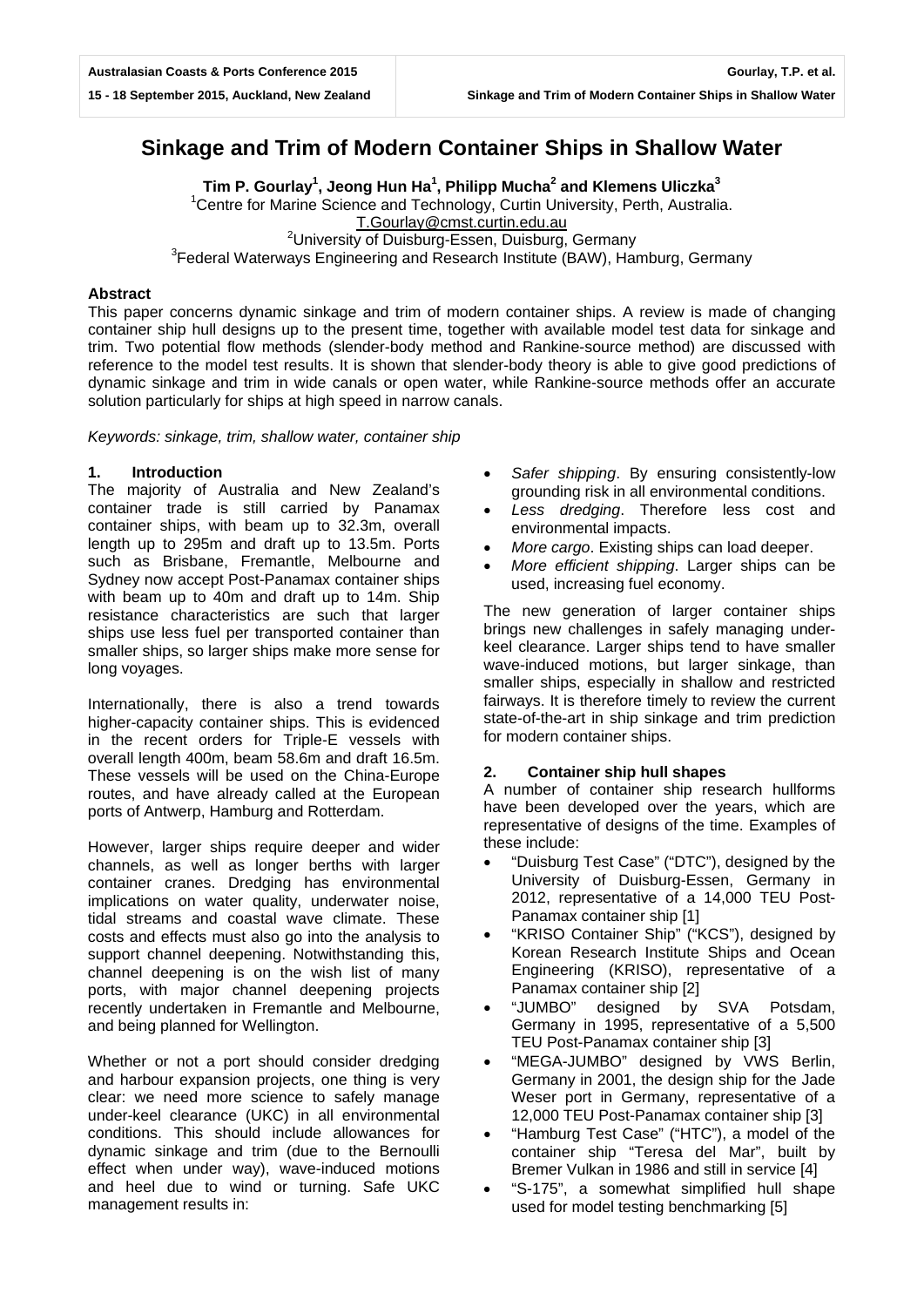#### **Australasian Coasts & Ports Conference 2015**

## **15 - 18 September 2015, Auckland, New Zealand**

In this article, the DTC, KCS, JUMBO and MEGA-JUMBO hulls have been developed from supplied IGES files, while the S-175 and HTC hulls have been digitized from the published lines plans. Calculated details of the modelled container ships are shown in Table 1 and Table 2. . Note that the KCS design draft is 10.8m, but it is modelled at 10.0m draft as used for model testing [6,7].

Table 1: Details of the modern container ships used for model test and numerical calculations.  $\triangledown$  is the ship's displaced volume. Block coefficient is the ratio of displaced volume to (L<sub>PP</sub>.Beam.Draft). Longitudinal centre of buoyancy (LCB) and longitudinal centre of floatation (LCF) are given as % of  $L_{PP}$  forward of Aft Perpendicular (AP).

| <b>Particulars</b>                             | <b>DTC</b> | <b>KCS</b> | <b>JUMBO</b> | <b>MEGA-</b><br><b>JUMBO</b> |
|------------------------------------------------|------------|------------|--------------|------------------------------|
| $L_{PP}(m)$                                    | 355.0      | 230.0      | 320.0        | 360.0                        |
| Beam (m)                                       | 51.0       | 32.2       | 40.0         | 55.0                         |
| Draft (m)                                      | 13.0       |            |              | 16.0                         |
|                                                | 14.0       | 10.0       | 14.5         |                              |
|                                                | 14.5       |            |              |                              |
| <b>Block</b><br><b>Coefficient</b>             | 0.641      |            | 0.721        | 0.681                        |
|                                                | 0.654      | 0.637      |              |                              |
| Cв                                             | 0.660      |            |              |                              |
| $\triangledown$ (m <sup>3</sup> )              | 150,910    |            | 133,901      | 215,775                      |
|                                                | 165,746    | 47,197     |              |                              |
|                                                | 173,337    |            |              |                              |
| <b>Volumetric</b>                              | 0.00337    |            |              | 0.00462                      |
| coefficient<br>$\nabla$ / L <sub>PP</sub> $^3$ | 0.00370    | 0.00388    | 0.00409      |                              |
|                                                | 0.00387    |            |              |                              |
| <b>LCB</b> (%)                                 | 49.48      |            | 49.30        | 49.97                        |
|                                                | 49.20      | 48.89      |              |                              |
|                                                | 49.04      |            |              |                              |
| <b>LCF (%)</b>                                 | 46.81      |            |              | 49.12                        |
|                                                | 45.88      | 45.48      | 45.84        |                              |
|                                                | 45.38      |            |              |                              |

Table 2: Relevant details of the "Hamburg Test Case" and "S-175".

| <b>Particulars</b>                | <b>Hamburg Test</b><br>Case (HTC) | $S-175$ |  |
|-----------------------------------|-----------------------------------|---------|--|
| $L_{PP}(m)$                       | 153.7                             | 175.0   |  |
| Beam (m)                          | 27.5                              | 25.4    |  |
| Draft (m)                         | 10.3                              | 9.5     |  |
| <b>Block Coefficient, CB</b>      | 0.651                             | 0.570   |  |
| $\triangledown$ (m <sup>3</sup> ) | 28,332                            | 24,053  |  |
| <b>LCB</b> (%)                    | 49.43                             | 48.56   |  |
| <b>LCF (%)</b>                    | 46.58                             | 45.97   |  |

We see a significant variation in block coefficient. which ranges between 0.57 and 0.70. Centre of buoyancy is slightly aft of midships for all hulls. For the MEGA-JUMBO, the LCF and LCB are virtually at the same position, whereas the LCF for the others is aft of the LCB by approximately  $3\%$  L<sub>PP.</sub>



**Sinkage and Trim of Modern Container Ships in Shallow Water**

4 5 10 15 Figure 1: Body plan of DTC container ship, showing 50



Figure 2: Body plan of KCS container ship, showing 50 evenly-spaced stations from transom to front of bulb.



Figure 3: Body plan of JUMBO container ship, showing 50 evenly-spaced stations from transom to front of bulb.



Figure 4: Body plan of MEGA-JUMBO container ship, showing 50 evenly-spaced stations from transom to front of bulb.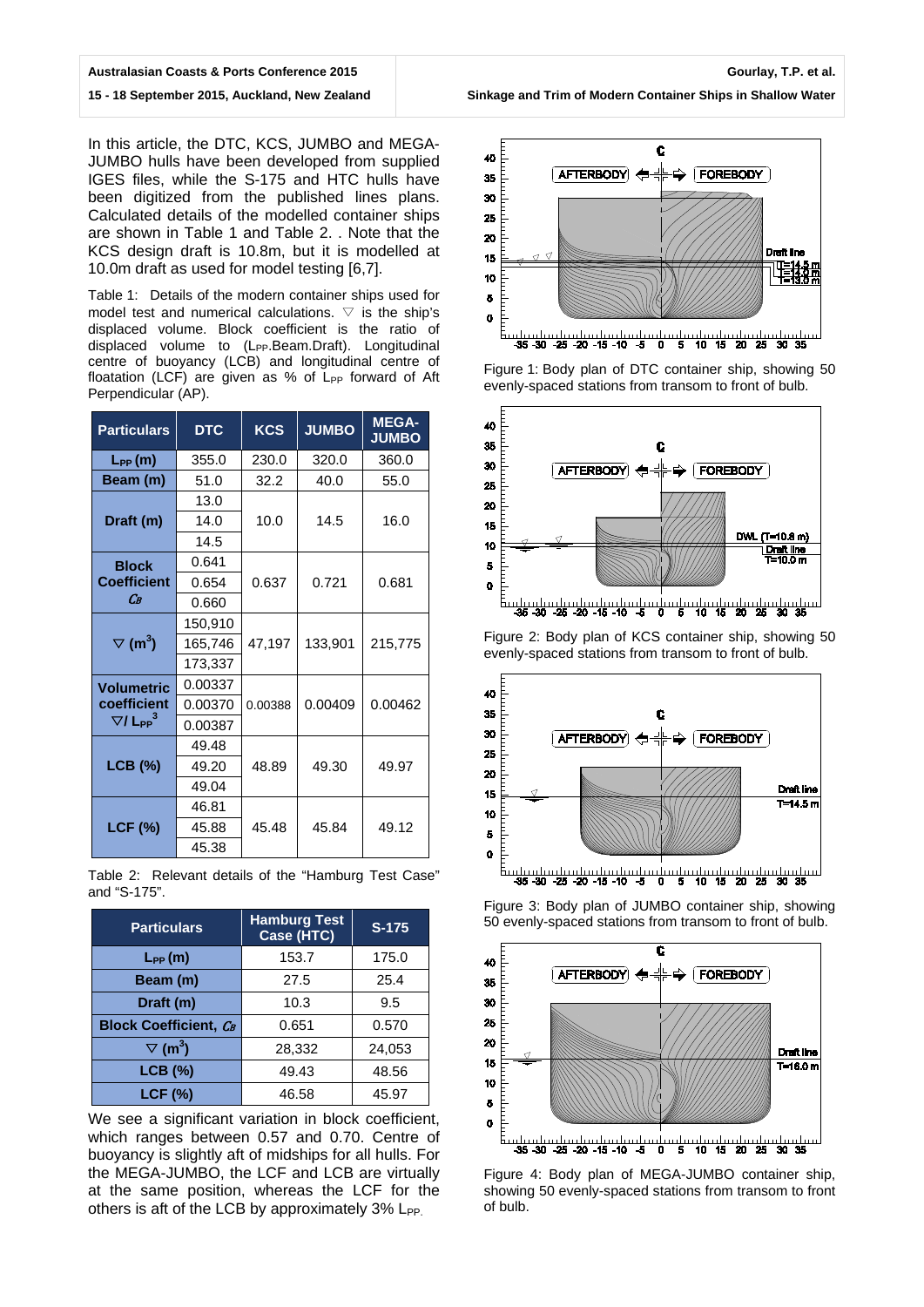#### **15 - 18 September 2015, Auckland, New Zealand**



Figure 5: Body plan of HTC container ship, using stations given in [4].



Figure 6: Body plan of S-175 container ship hull, using stations 0,0.25,..,1,1.5,..9,9.25,..,10

Body plans of the container ships are shown in Figures 1-6. The comparative body plans show significant changes in container ship design over the years: from the S-175 with its relatively small and low bow bulb, no stern bulb and sections that are close to vertical at the waterline, to the modern DTC with its high bow bulb, pronounced stern bulb and aft sections that are close to horizontal at the waterline. The only hull that has an immersed transom in the static condition is the JUMBO.

**Sinkage and Trim of Modern Container Ships in Shallow Water**

A comparison between the non-dimensionalized hull sectional area curves is shown in Figure 7.



Figure 7: Comparative sectional area curves for each hull. Aft submerged extremity at  $X=0$ , forward submerged extremity at  $X = L$ .

We see that some of the hulls (JUMBO and MEGA-JUMBO) have long parallel midbodies reminiscent of bulk carriers, with rapidly-varying section areas near the bow. The S-175 has a sectional area curve with rather gradual slope near the stern and a comparatively short parallel midbody.

Figure 8 shows profiles, waterplanes and midship sections of all ships, scaled against  $L_{PP}$  in each case. We can see the significant differences in stern waterplane shape between the different hulls, which has an important effect on dynamic trim. In addition, we can see for the DTC that the changing draft also has a significant effect on the waterplane near the bow and stern.



Figure 8: Ship profiles, waterplanes and midship sections of modelled container ship hulls.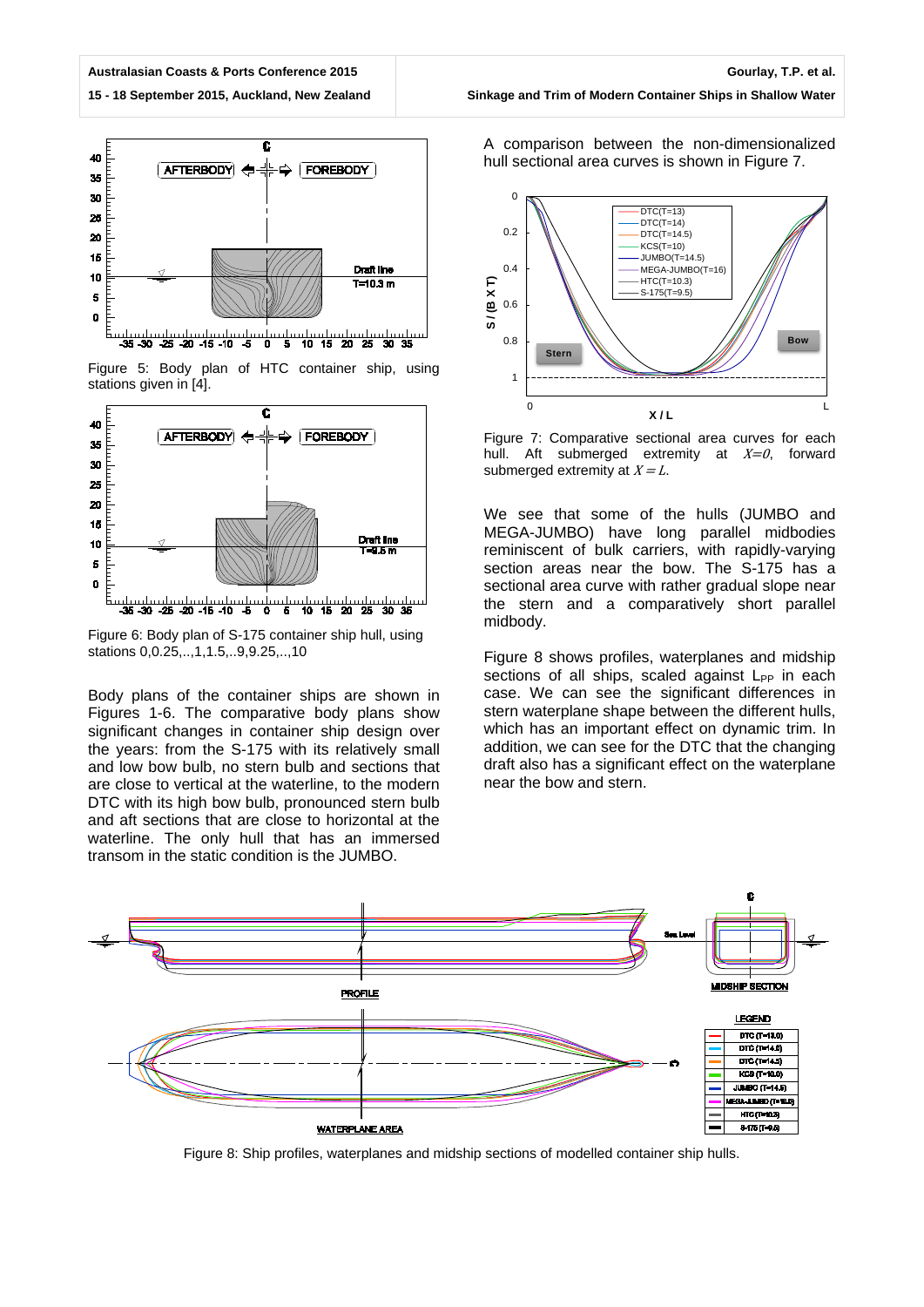#### **Australasian Coasts & Ports Conference 2015**

**15 - 18 September 2015, Auckland, New Zealand**

### **3. Model test results for sinkage and trim**

The DTC, KCS, JUMBO and MEGA-JUMBO have been extensively model-tested in recent years for shallow-water sinkage and trim. Tests on a 1:40 scale towed model of the KCS were carried out at the Development Centre for Ship Technology and Transport Systems (DST) in Duisburg, in the standard rectangular tank cross-section [6,7].

Tests on a 1:40 scale self-propelled model of the DTC were carried out in Duisburg in the standard rectangular tank cross-section [8,9]. Tests on the same model were undertaken at Federal Waterways Engineering and Research Institute (BAW) in Hamburg, in an asymmetric trapezoidal canal of similar cross-section area to the Duisburg tank. Tests on 1:40 scale self-propelled models of the JUMBO and MEGA-JUMBO were undertaken at BAW, in canals with 3H:1V sloping banks and varying widths [3]. We have used results from the largest and smallest canal widths here.

Comparative channel conditions for all model tests are shown in Table 3.

Table 3: Channel conditions used in model testing. DTC figures are for draft 13, 14, 14.5m respectively, and are shown for the rectangular and non-rectangular canals. KCS figures are for depth 11.5, 13.0, 16.0m respectively.

|                                    | <b>DTC</b> |          | <b>KCS</b> | JUM-      | <b>MEGA-</b> |
|------------------------------------|------------|----------|------------|-----------|--------------|
|                                    | Rec.       | Non-Rec. |            | <b>BO</b> | <b>JUMBO</b> |
| <b>Canal width</b><br>$/ L_{PP}$   | 1.13       | 1.55     | 1.76       | 1.65      | 1.49         |
|                                    |            |          |            | 3.90      | 3.50         |
| <b>Canal width</b><br>/ ship beam  | 7.84       | 10.78    | 12.55      | 13.21     | 9.75         |
|                                    |            |          |            | 31.16     | 22.89        |
| Canal: hull                        | 9.79       | 10.33    | 14.67      | 14<br>35  | 10           |
| cross-                             | 9.08       | 9.58     | 16.58      |           |              |
| sectional area                     |            |          |            |           | 25           |
| ratio                              | 8.77       | 9.25     | 20.41      |           |              |
| <b>Canal depth</b><br>/ ship draft | 1.23       | 1.23     | 1.15       | 1.14      | 1.13         |
|                                    | 1.14       | 1.14     | 1.30       |           |              |
|                                    | 1.10       | 1.10     | 1.60       |           |              |

Figure 9 shows the scaled midship sinkage  $S/L_{PP}$ as measured in the model tests. This is plotted against the non-dimensional "Froude depth number"

$$
F_h = \frac{V}{\sqrt{gh}}\tag{1}
$$

where  $V =$  ship speed,  $g =$  acceleration due to gravity and  $h =$  water depth. As an example, a container ship travelling in 16m water depth (including tide), at a speed of 12 knots, corresponds to  $F_h$ =0.49. Froude depth numbers typically range from 0.3-0.6 in port approach channels.



Figure 9: Measured midship sinkage from model tests (positive downward) as a function of depth Froude number  $F<sub>h</sub>$ . Unfilled squares are for the DTC in the nonrectangular canal.

We see that the canal width is important for these results, with the JUMBO and MEGA-JUMBO having significantly larger sinkage in the narrow canal width.

The KCS tests were done at three different depths, but all collapse onto a single line with this scaling, as predicted using slender-body theory.

Figure 10 shows results of dynamic trim for the six container ship cases tested. Dynamic trim is quite small for all ships, with some ships bow-down and some stern-down. This is in line with full-scale measurements on 16 deep-draft container ships in Hong Kong [10], which showed that around of them trimmed bow-down and half of them sterndown. The effect of hull shape on full-scale measurements of dynamic trim is discussed in [11].



Figure 10: Measured dynamic trim (positive stern-down) as a function of depth Froude number  $F_h$ . Unfilled squares are for the DTC in the non-rectangular canal.

**Sinkage and Trim of Modern Container Ships in Shallow Water**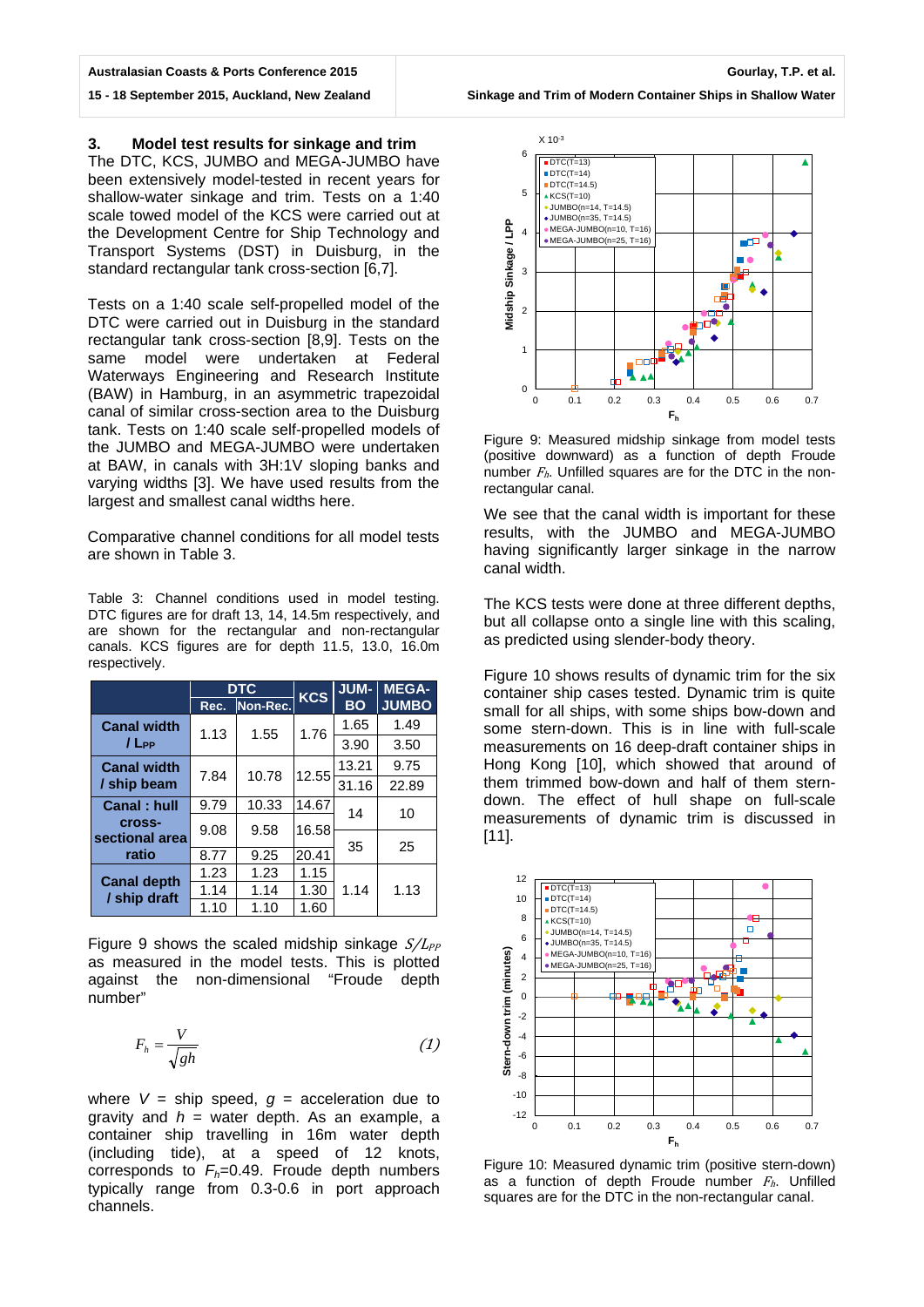In this case we see that the DTC and MEGA-JUMBO generally trim stern-down, while the KCS and JUMBO trim bow-down.

Although dynamic trim is often said to correlate with block coefficient, as witnessed by the tendency of high-block-coefficient bulk carriers to trim strongly bow-down, no such correlation with block coefficient was seen in the container ships analysed here. For example, the DTC and the KCS have similar  $C_B$ , as do the JUMBO and the MEGA-JUMBO (see Table 1), but these groups show conflicting results of the dynamic trim.

We see by looking at the JUMBO and MEGA-JUMBO results that canal width has little effect on the dynamic trim, with the narrow canal giving a slight stern-down correction for both ships. The DTC is seen to have a more stern-down trim in the asymmetric canal than the rectangular canal; this is presumably caused by higher propeller RPM in the asymmetric canal tests [9].

### **4. Comparison with theoretical methods**

We shall now compare the model test results with predictions from two potential-flow methods. The slender-body theory is based on the rectangularcanal slender-body theory of Tuck [12], as implemented in the computer program "ShallowFlow" [13]. This theory uses linearized hull and free-surface boundary conditions. The Rankine-source code "GL Rankine" [14] uses source patches on the hull and free surface, and exact hull and free-surface boundary conditions.



Figure 11: Measured and predicted sinkage coefficient for the container ships. Solid lines for Tuck's method for open water, broken lines for Tuck's method for canals and X for Rankine-source. Unfilled squares are for the DTC in the non-rectangular canal.

For ease of comparison across the speed range, results are here shown in terms of the midship sinkage coefficient  $C_{smid}$  [15] defined by

$$
\frac{S_{mid}}{L_{PP}} = C_{s\_mid} \frac{\nabla}{L_{PP}^3} \frac{F_h^2}{\sqrt{1 - F_h^2}}
$$
 (2)

Figure 11 shows the comparison between the measured and calculated sinkage coefficients. We see that for the wide-canal cases (JUMBO n=35, MEGA-JUMBO n=25) at low speeds, the Tuck [12] and Rankine-source predictions are very close to the model test results. We see in these cases that channel effects are minimal, as the Tuck [12] results are very close to the open water [15] results.

As the Froude depth number increases above 0.6, or the canal becomes narrower, the Tuck [12] method starts to significantly under-predict the sinkage. This is thought to be due to the increasing importance of nonlinear effects at all speeds in narrow canals, or at high speed in wide canals. The Rankine-source method is seen to be closer to the model test results for the KCS at  $F_h$ >0.6.

Figure 12 shows the comparison between measured and predicted dynamic trim. We see that the theories generally predict a trim that is slightly more bow-down than the model test results. It is thought that this is due to the neglect of viscous boundary layer thickening towards the stern, as well as the low-pressure area forward of the propeller, both of which tend to make the trim more stern-down than the predictions.



Figure 12: Calculated dynamic trim (positive stern-down) as a function of depth Froude number  $F<sub>h</sub>$ . Solid lines for Tuck's method for canals, X for Rankine-source. Unfilled squares are for the DTC in the non-rectangular canal.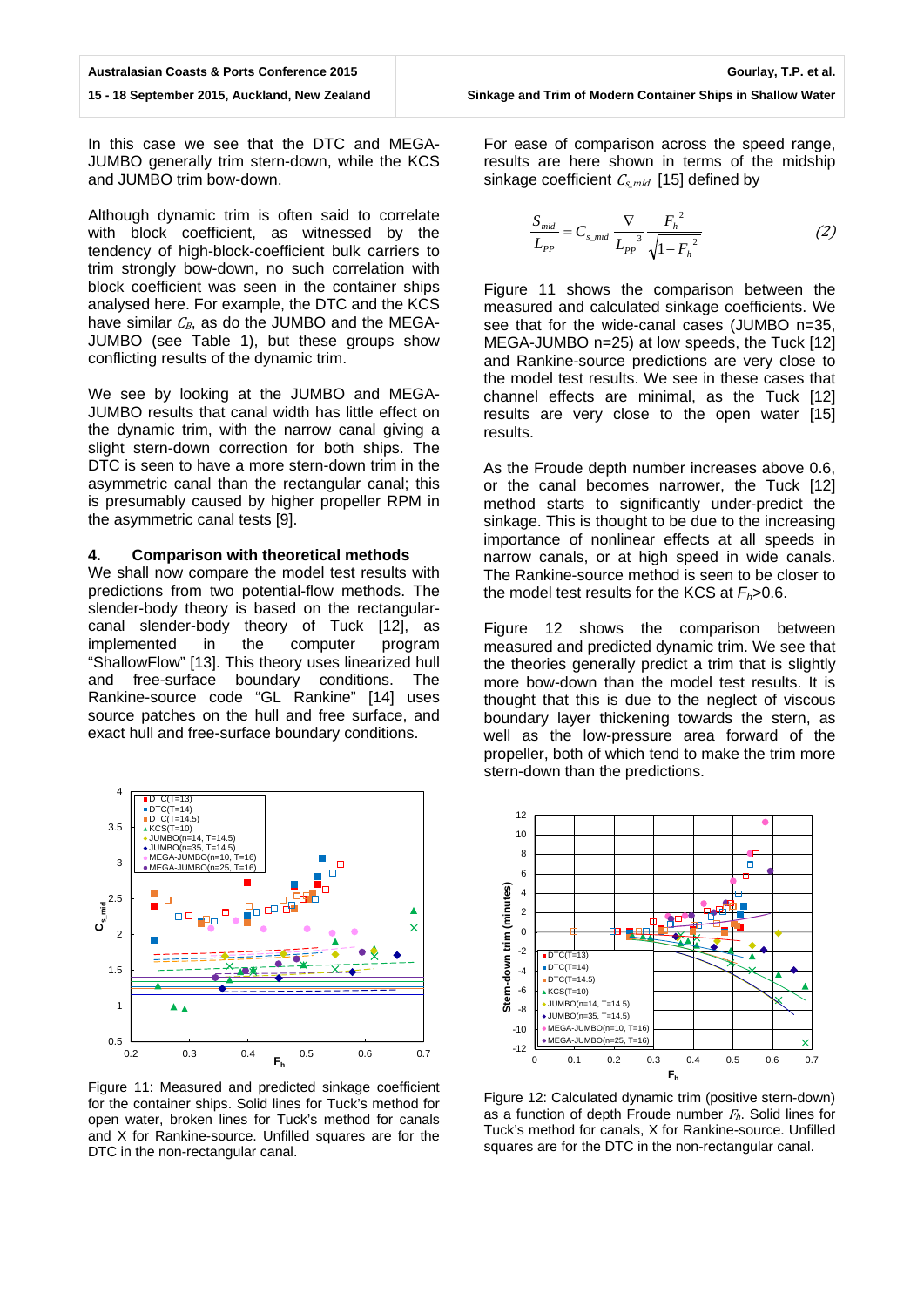**Australasian Coasts & Ports Conference 2015 15 - 18 September 2015, Auckland, New Zealand**

-600

800  $\overline{DTC(T=13)}$  $DTC(T=14)$ 600  $DTC(T=14.5)$  $KCS(T=10)$ 400 JUMBO(n=14, T=14.5) JUMBO(n=35, T=14.5) MEGA-JUMBO(n=10, T=16) 200 MEGA-JUMBO(n=25, T=16)  $\frac{1}{2}\rho V^2$ 0 -200  $-400$ **Bow Stern**

Figure 13: Pressure above hydrostatic (non-dimensional) along the hulls at  $F_h = 0.5$ , front of bulb at  $X = L$ , stern at  $X = 0$ , at tested depth. Broken lines for the DTC in the non-rectangular canal.

**X / L**

0  $\qquad \qquad \Box$ 



Figure 14: Vertical force per unit length  $f=PB$ , at  $F_h = 0.5$ . Front of bulb at  $X = L$ , stern at  $X = 0$ , at tested depth. Broken lines for the DTC in a non-rectangular canal.

Comparative hydrodynamic pressure along the hulls, for all ship and test cases, are shown in Figure 13 as calculated using Tuck [12].

We see that the hull pressure is characterized by deep low-pressure regions at the forward and aft shoulders. The effect of these on dynamic trim can be seen from the vertical force per unit length *f*, which is plotted for all ships in Figure 14.

If the centroid of this vertical force is ahead of the LCF, the ship will trim bow-down, and vice versa. We have already seen from the model test results that there is no clear correlation between dynamic trim and block coefficient; Figure 14 helps to explain why. The dynamic trim is governed by the difference between large quantities, the downward force at the forward and aft shoulder, and the upward force at the bow and stern. Small changes in hull shape will change the balance between each of these.

Indeed, we anticipate that good container ship design will aim to minimize dynamic trim, so as to minimize any adverse effects on resistance. This explains the small dynamic trim values measured in model tests and predicted theoretically.

## **5. An empirical correction for dynamic trim?**

The Tuck [12] theory used here is an inviscid theory, which does not include the effect of boundary-layer thickening near the ship's stern. It also does not take account of the low-pressure region ahead of the ship's propeller. These effects are seen to give a model trim that is more sterndown than the predictions in the cases studied here.

Viscous effects on dynamic trim are scaledependent, and may be expected to be less important at full scale, when the Reynolds number is large and the flow more closely approximates an inviscid flow. According to RANS-CFD calculations [16] for the DTC containership at 14m draft, dynamic trim is predicted to be 2.9 minutes more stern-down at model scale than at full scale, at 12 knots in 16m water depth (*Fh=*0.49). This difference is of similar magnitude to the difference between the model tests and slender-body predictions, so that the slender-body predictions may quite closely approximate the dynamic trim at full scale.

For comparison, the difference in dynamic trim between towed and self-propelled models of the DTC [9] was seen to be around 0.5 minutes more stern-down for the self-propelled model at *Fh=*0.5.

If we wish to more closely predict the dynamic trim at model scale, we can add a small stern-down empirical correction to the dynamic trim. A dynamic trim correction (in minutes stern-down) is sought of the form

$$
\Delta \theta = c F_h^2 \tag{3}
$$

From an analysis of the theoretical and model test results, the constant  $c$  is found to have an average value of 12.21 and standard deviation of 6.81. At *Fh=*0.49, the correction is 2.7 minutes, which is very close to RANS-calculated difference between model scale and full scale, discussed previously. Therefore while this empirical correction may be applied to more closely match model test results, it is recommended that no such correction needs to be applied at full scale.